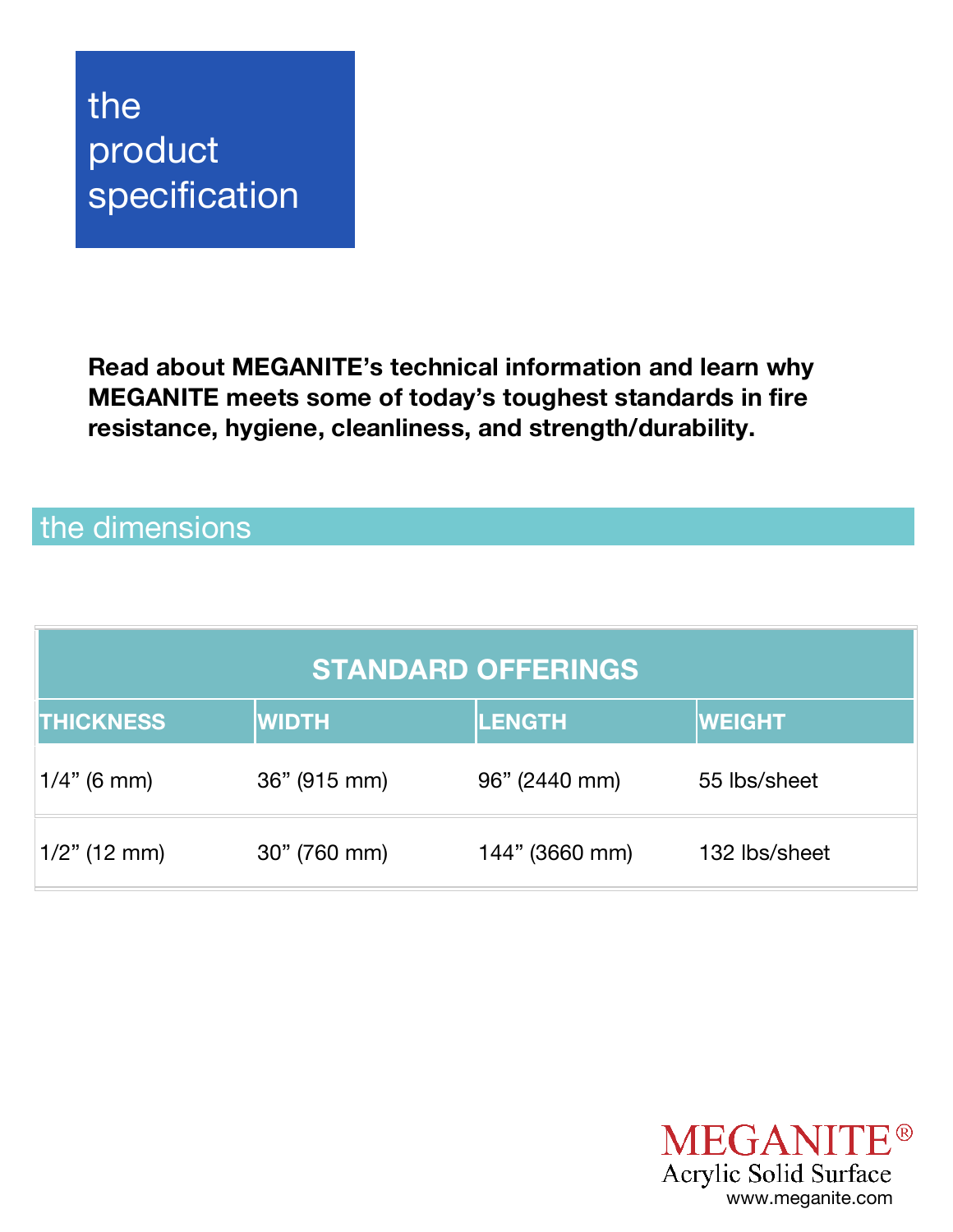# the product specification

### the tests

#### **MEGANITE ACRYLIC SOLID SURFACE 100% Acrylic Resin**

| <b>Property</b>                    | <b>Typical Result</b>      | <b>Test</b>                  |
|------------------------------------|----------------------------|------------------------------|
| General                            |                            |                              |
| <b>Thickness</b>                   | 1/2 inch (12 mm)           | n/a                          |
| <b>Specific Gravity</b>            | 1.7                        | ASTM D-792                   |
| Water Absorption (24 hours)        | 0.04%                      | ASTM D-570                   |
| <b>Mechanical</b>                  |                            |                              |
| <b>Tensile Strength</b>            | 6,000 psi                  | ASTM D-638                   |
| <b>Flexural Strength</b>           | 9,000 psi                  | ASTM D-790                   |
| <b>Hardness</b>                    | 60 / 90                    | <b>Barcol / Rockwell</b>     |
| <b>Thermal Expansion</b>           | 1.3" 10-6 in/in/°F         | ASTM D-696                   |
| <b>Impact Resistance</b>           | >125"                      | NEMA LD3-3 (1/2lb ball)      |
| <b>Surface</b>                     |                            |                              |
| <b>Stain Resistance</b>            | Pass                       | ASNI 124.3 & 124.6 -2007     |
| <b>Boiling Water Resistance</b>    | No Change                  | NEMA LD3-3-5                 |
| <b>High Temperature Resistance</b> | No Change                  | NEMA LD3-3-6                 |
| <b>Color Stability</b>             | No Change                  | NEMA LD3-3-10                |
| <b>Fungi Resistance</b>            | No Growth after 28 days    | <b>ASTM G21</b>              |
| Bacteria & Germ Resistance         | No Change                  | <b>ASTM G-22</b>             |
| Fire & Heat                        |                            |                              |
| Flammability                       | Class 1/A                  | <b>UBC8-1(NFPA No.255)</b>   |
| <b>Flame Spread</b>                | Class 1/A (FSI @ 10)       | ASTM E 84                    |
| <b>Smoke Density</b>               | Class $1/A$ (SDI $@$ 5)    | ASTM E 84                    |
| <b>Certifications</b>              |                            |                              |
| Food and Splash Zone               | <b>NSF Approved</b>        | <b>NSF Standard 51</b>       |
| For Children & School Surfaces     | <b>GREENGUARD Approved</b> | <b>GREENGUARD GOLD</b>       |
|                                    |                            | <b>GREENGUARD</b>            |
| <b>Indoor Air Quality</b>          | <b>GREENGUARD Approved</b> | <b>Certification Program</b> |
| <b>Recycled Content Material</b>   | Pre-Consumer 6%            | <b>SCS Global</b>            |

**MEGANITE®** Acrylic Solid Surface www.meganite.com